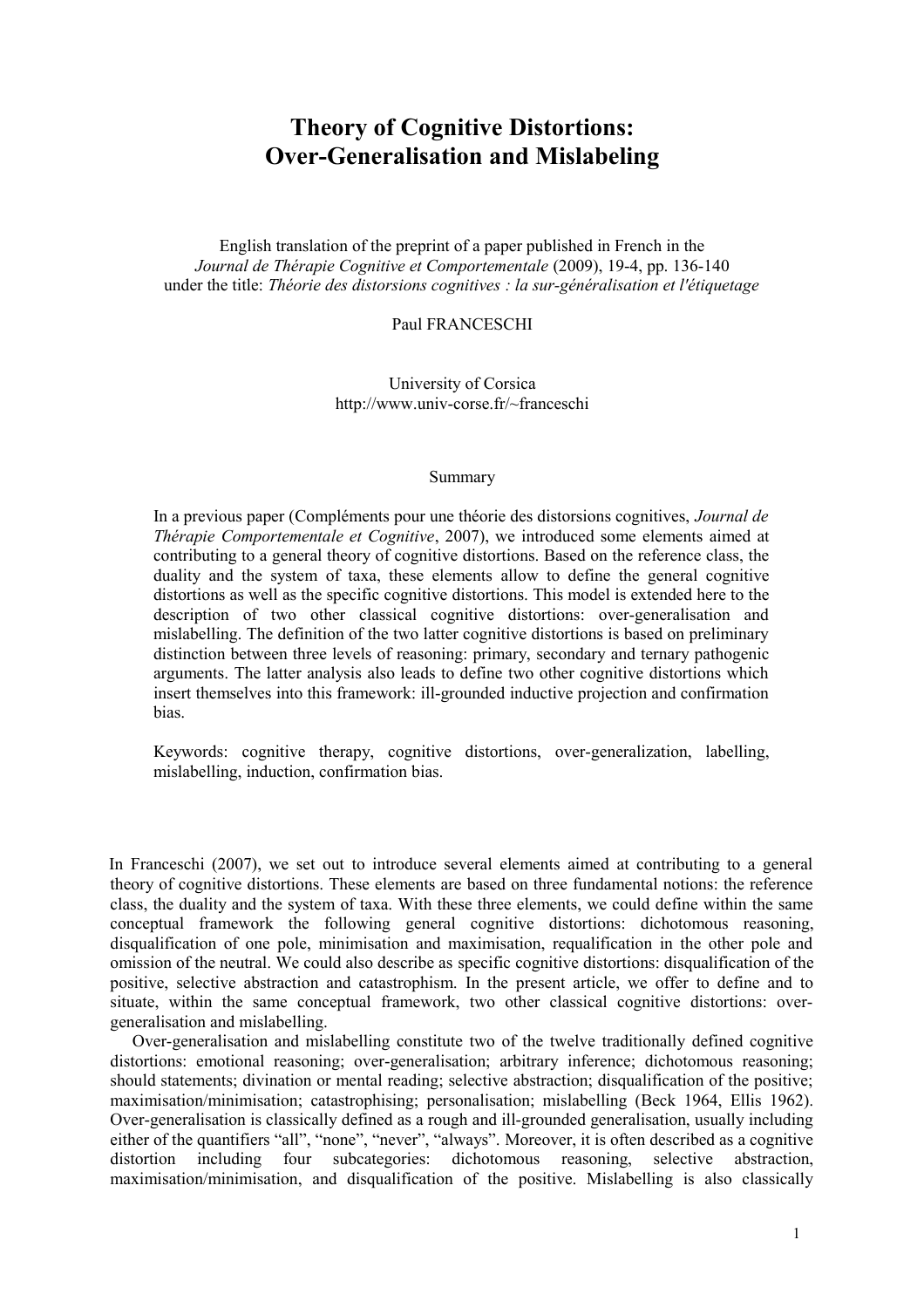defined as an extreme form of over-generalisation, consisting in the apposition of a label with a strong negative and emotional connotation to oneself or to an external subject.

### **1. Primary, secondary and ternary pathogenic arguments**

Before setting out to define over-generalisation and mislabelling in the present context, it is worth describing preliminarily a structure of pathogenic reasoning (in the etymological sense: engendering suffering), with a general scope, susceptible of being found in some disorders of a very different nature, such as depression, generalised anxiety disorder, body dismorphic disorder, scrupulosity or intermittent explosive disorder. Such structure of reasoning includes several levels of arguments: primary, secondary and ternary. In a simplified way, primary pathogenic arguments are constituted by an enumeration of instances. Secondary pathogenic arguments consist of a generalisation from the latter instances. Lastly, pathogenic ternary arguments are constituted by an interpretation of the latter generalisation. Such reasoning as a whole presents an *inductive* structure.

At this stage, it is worth mentioning several instances of this type of reasoning. A first instance, susceptible to be found in depression (Beck 1967, 1987), is the following (the ∴ symbol denotes the conclusion):

| $(1_1)$    | I gave my ankle a wrench last January            | premise <sub>1</sub>      |
|------------|--------------------------------------------------|---------------------------|
| $(1_2)$    | I lost my job last February                      | premise <sub>2</sub>      |
| $(1_3)$    | Fifteen days ago, I had an influenza with fever  | premise <sub>3</sub>      |
| $(1_4)$    | I got into an argument with Lucy last month      | premise <sub>4</sub>      |
| $(\ldots)$ |                                                  | ()                        |
| $(1_{10})$ | Today, my horoscope is not good                  | premise <sub>10</sub>     |
| (2)        | $\therefore$ Everything that occurs to me is bad | from $(1_1)$ - $(1_{10})$ |
| (3)        | $\therefore$ I am a complete failure!            | from $(2)$                |
|            |                                                  |                           |

The patient enumerates first some events of his/her past and present life  $(1_1)$ - $(1_{10})$ , that he/she qualifies as negative, through a primary stage which consists of an enumeration of instances. Then he/she performs a generalisation (2) from the previous enumeration, which presents the following structure:

(2) ∴ All events that occur to me are negative from  $(1<sub>1</sub>)(1<sub>10</sub>)$ 

Lastly, the patient interprets (3) the latter conclusion by concluding "I am a complete failure!". Such instance applies then to the reference class of the present and past events of the patient's life and to the Positive/Negative duality.

One can also mention a reasoning that presents an identical structure, which is susceptible to be met in body dysmorphic disorder (Veale 2004, Rabinowitz & al. 2007). The patient enumerates then different parts of his/her body, which he/she qualifies as ugly. He/she generalises then by concluding that all parts of his/her body are ugly. Finally, he/she adds: "I am ugly!". The corresponding reasoning applies then to the Beautiful/Ugly duality and to the reference class of the parts of the patient's body.

In the same way, in a reasoning of identical structure, susceptible to be met in scrupulosity (Teak  $\&$ Ulug 2001, Miller & Edges 2007), the patient enumerates several instances corresponding to some acts which he/she made previously or recently, and which he/she considers as morally bad. He/she concludes then: "Everything I do is bad, morally reprehensible", and he/she further interprets it by concluding: "I am a horrible sinner!". Such conclusion is likely to trigger an intense feel of guilt and a compulsive practice of religious rituals. The corresponding instance applies here to the duality Good/Evil and to the reference class of the present and past actions of the patient's life.

Lastly, an instance of this structure of reasoning can contribute to the development of hostility, of a potentially aggressive attitude toward other people. In that case, the patient concludes regarding an external subject: "All acts that he committed toward me are bad". He/she concludes then: "He is a bastard!". Such conclusion can then play a role in intermittent explosive disorder (Coccaro & al. 1998, Galovski & al. 2002). In such case, the over-generalisation applies to the Good/Evil duality and to the reference class of the actions of an external subject with regard to the patient.

At this step, it is worth describing in more detail each of the three stages – primary, secondary and ternary – which compose this type of reasoning.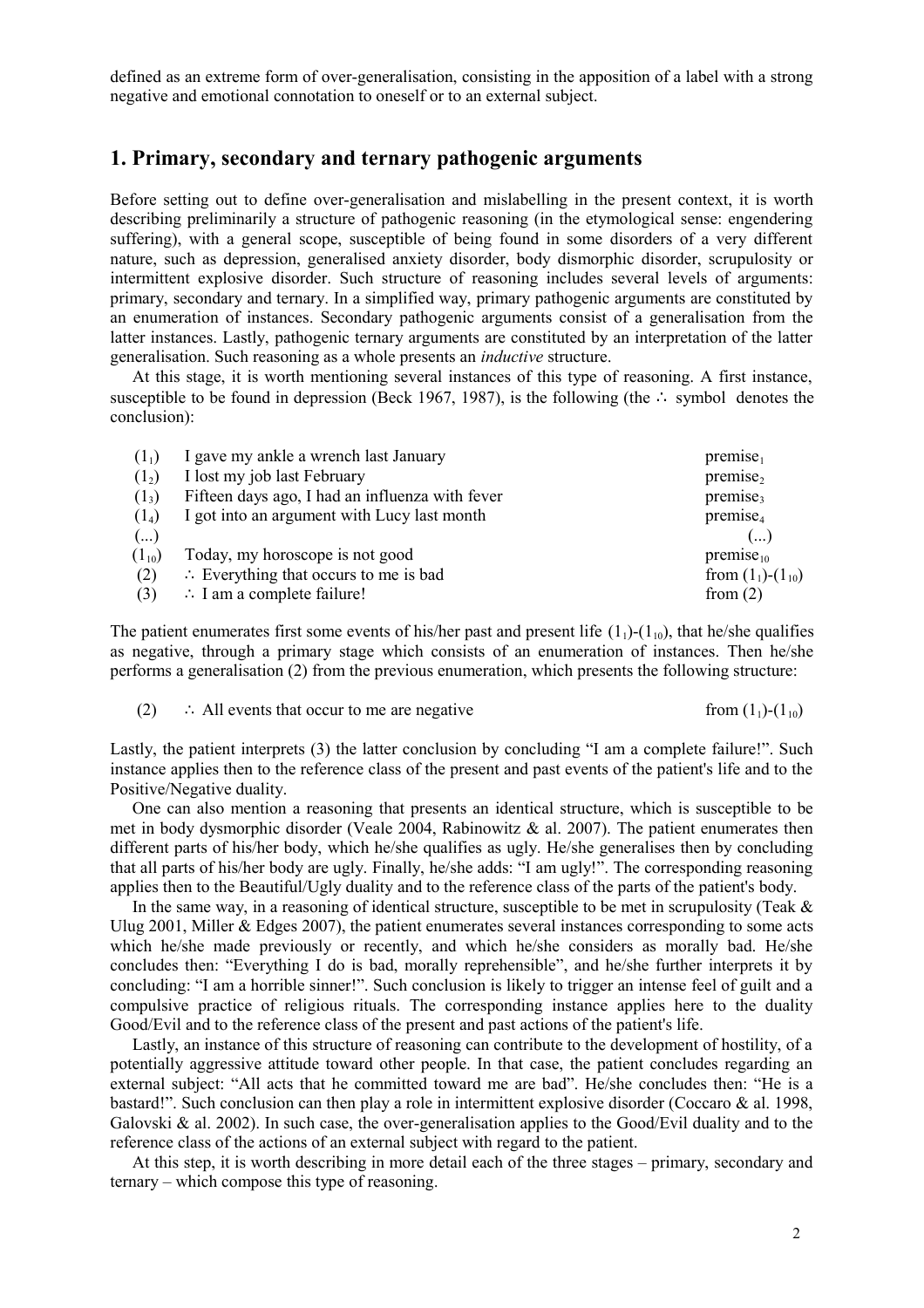### **Primary pathogenic arguments**

The first step in the aforementioned type of reasoning, consists for the patient to enumerate some instances. The general structure of each instance is as follows:

 $(1_i)$  The object  $x_i$  of the class of reference E has property  $\bar{A}$  (in the duality premise<sub>i</sub>  $A/\bar{A}$ 

In the aforementioned example applied to depression, the patient enumerates some events of his/her present and past life, which he/she qualifies as negative, under the form:

| $(1_i)$ | The event $E_i$ of negative nature occurred to me | premise. |
|---------|---------------------------------------------------|----------|
|         |                                                   |          |

Different instances corresponding to this cognitive process can be described under the form of a *primary pathogenic argument*, the structure of which is the following:

| (1a) | The event $E_1$ occurred to me                                            | premise              |
|------|---------------------------------------------------------------------------|----------------------|
| (1b) | The event $E_1$ was of a negative nature                                  | premise              |
| (1)  | $\therefore$ The event E <sub>1</sub> of a negative nature occurred to me | from $(1a)$ , $(1b)$ |

By such cognitive process, the patient is led to the conclusion according to which some negative event did occur to him/her.

From a *deductive* point of view, this type of argument proves to be completely valid (the conclusion is true if the premises are true) since the very event presents well, objectively, a negative nature. However, this type of primary argument can turn out to be fallacious, when the very event presents, objectively, a positive or neutral nature. The flaw in the reasoning resides then in the fact that the premise (1b) turns then out to be false. Such can be case for example if the patient makes use of a specific cognitive distortion such as requalification in the negative. In such case, the patient considers as negative an event the nature of which is objectively positive.

### **Secondary pathogenic arguments**

At the level of the above-mentioned reasoning, secondary pathogenic arguments are constituted by the sequence which proceeds by *generalisation*, from the instances  $(1<sub>1</sub>)$  to  $(1<sub>10</sub>)$ , according to the following structure:

(2) ∴ All elements  $x_i$  of the class of reference E have property  $\bar{A}$  from  $(1_1)$ - $(1_{10})$ 

Such over-generalisation leads then to the conclusion "All events that occur to me are bad" (depression); "All parts of my body are ugly" (body dysmorphic disorder); "All my acts are morally reprehensible" (scrupulosity); "All acts that he committed toward me are bad" (intermittent explosive disorder).

From a *deductive* point of view, such generalisation may constitute a completely *valid* argument. Indeed, the resulting generalisation constitutes a correct deductive reasoning, if the premises  $(1_1)$ - $(1_{10})$ are true. However, it often proves to be that the premises of the argument are false. Such is notably the case when the patient counts among the elements having property  $\overline{A}$ , some elements which objectively have the opposite property A. The flaw in the argument resides then in a *requalification in the other pole* related to some elements and the enumeration of instances includes then some false premises, thus invalidating the resulting generalisation. In such case, secondary pathogenic argument turns out to be ungrounded, because of the falseness of some premises.

In other cases, the secondary pathogenic argument turns out to be fallacious from an inductive standpoint. For some positive (or neutral) events can well have been omitted in the corresponding enumeration of instances. Such omission can result from the use of general cognitive distortions, such as the omission of the neutral or disqualification of the positive. In such case, the elements of the relevant class of reference are only partly taken into account, thus biasing the resulting generalisation. The corresponding reasoning remains then logically valid and sound, but fundamentally incorrect of an inductive point of view, because it does only take partly into account the relevant instances within the reference class. Such feature of over-generalisation – a conclusion resulting from a valid reasoning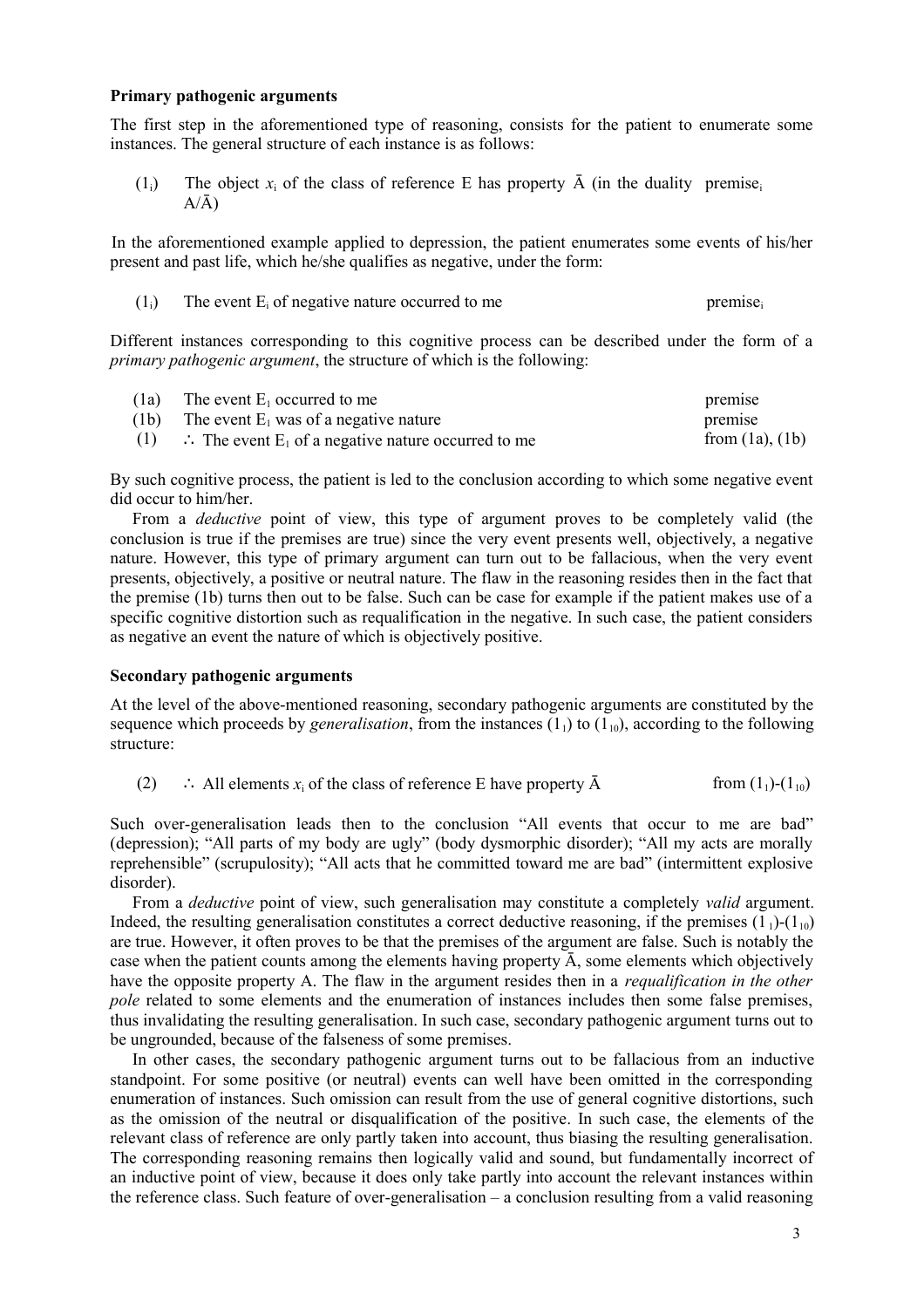from a deductive point of view, but inductively wrong – allows to explain how it notably succeeds in deceiving patients whose level of intelligence can otherwise prove to be high.

### **Ternary pathogenic arguments**

It is worth mentioning, lastly, the role played by pathogenic ternary arguments which consist, at the level of the aforementioned reasoning, of the following sequence:

| (2) | All events that occur to me are of a negative nature | premise    |
|-----|------------------------------------------------------|------------|
|     | $(3)$ : I am a complete failure!                     | from $(2)$ |

In such argument, the premise is constituted by the conclusion (2) of the secondary pathogenic argument, of which, in an additional stage (3), the patient aims at making sense by interpreting it. It consists here of a case of *mislabelling*. At the stage of a ternary pathogenic argument, mislabelling can thus take the following forms: "I am a complete failure!" (depression); "I am ugly!" (bodily dysmorphic disorder); "I am a horrible sinner!" (scrupulosity); "He is a bastard! " (intermittent explosive disorder). In the present context, mislabelling proves to be an invalid argument, which constitutes a rough and unjustified interpretation of the over-generalisation (2).

# **2. Over-generalisation**

At this stage, we are in a position to give a definition of over-generalisation, by drawing a distinction between general and specific over-generalisations. A general over-generalisation applies to any duality and to any reference class. It can be analysed as the ill-grounded conclusion of a secondary pathogenic argument, the premises of which include some general cognitive distortions: dichotomous reasoning, disqualification of one pole, arbitrary focus, minimisation/maximisation, omission of the neutral or requalification in the other pole. It consists of an ungrounded inductive reasoning, because the resulting generalisation is based on an incorrect counting of the corresponding instances. In the same way, a specific over-generalisation consists of an instance of a general over-generalisation, applied to a given duality and reference class. Thus, the specific over-generalisation "All events which occur to me are of a negative nature" (depression, generalised anxiety disorder) applies to the Positive/Negative duality and to the class of the events of the patient's life. In the same way, "All parts of my body are ugly" (body dysmorphic disorder) is a specific over-generalisation that applies to the reference class of the parts of the patient's body and to the Beautiful/Ugly duality.

# **3. Ungrounded inductive projection**

At this step, it proves to be useful to describe another error of reasoning, which is likely to manifest itself at the stage of secondary pathogenic arguments. It consists of an ill-grounded inductive projection. The latter concludes, from the preceding over-generalisation (2), that a new instance will occur in the near future. Such instance is susceptible to be met in depression (Miranda  $\&$  al. 2008), as well as in generalised anxiety disorder (Franceschi 2008). In the context of depression, such inductive projection presents the following form:

| (2) | All events that occur to me are of a negative nature                           | premise                  |
|-----|--------------------------------------------------------------------------------|--------------------------|
|     | $(1_{11a})$ The future event $E_{11}$ of a negative nature may occur           | premise                  |
|     | $(1_{11b})$ : The future event E <sub>11</sub> of a negative nature will occur | from $(2)$ , $(1_{11a})$ |

The corresponding conclusion is susceptible of contributing to depression, notably by triggering the patient's feeling of despair. Other instances of this type of conclusion are: "My next action will be morally reprehensible" (scrupulosity), or "The next act that he will commit toward me will be bad" (intermittent explosive disorder).

# **4. Confirmation bias**